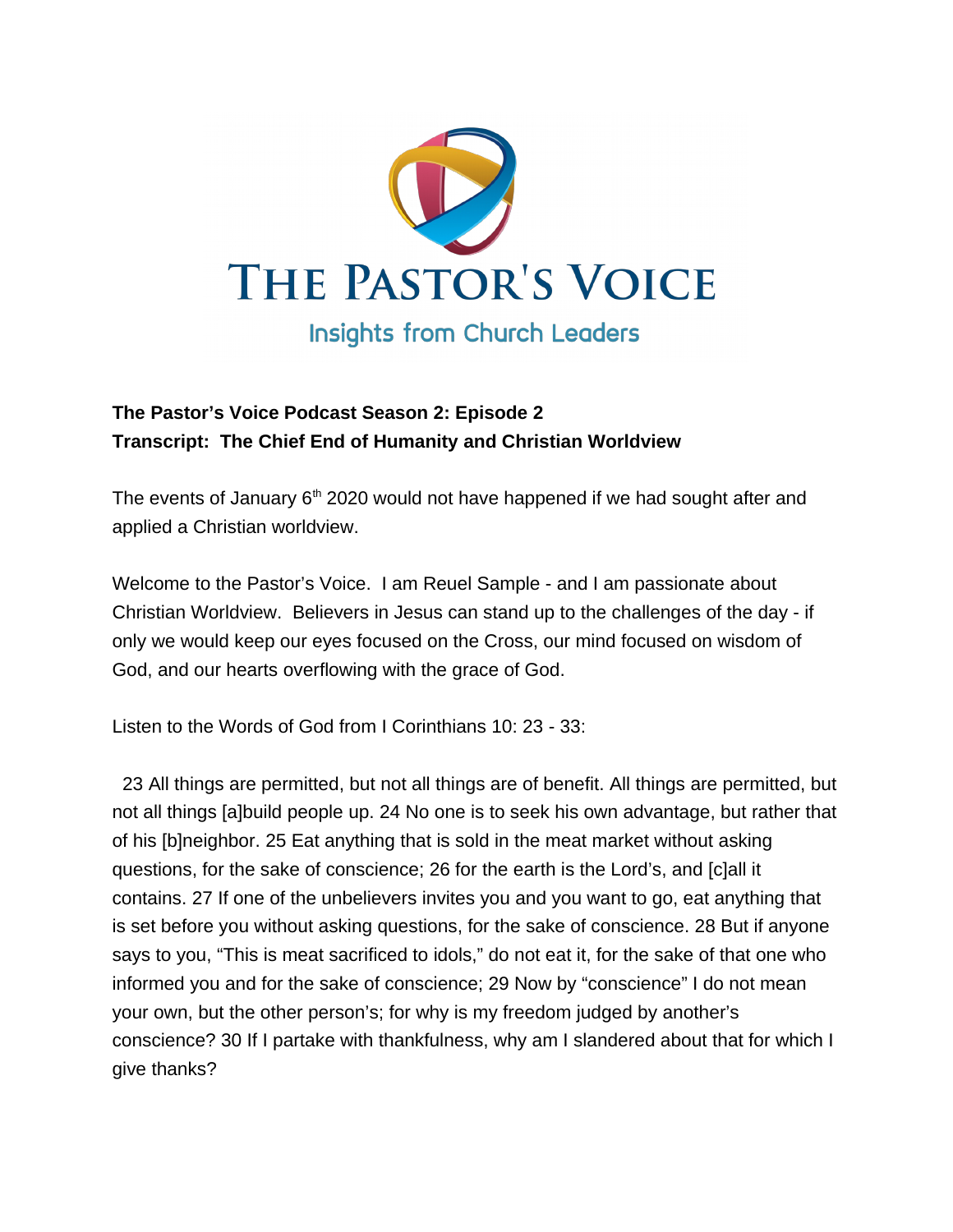31 Therefore, whether you eat or drink, or whatever you do, do all things for the glory of God. 32 Do not offend Jews or Greeks, or the church of God; 33 just as I also please everyone in all things, not seeking my own benefit but the benefit of the many, so that they may be saved. [NASB]

From the Westminster Shorter Catechism of Faith:

**Q.** 1. What is the chief end of man?

**A.** Man's chief end is to glorify God, and to enjoy him for ever.

On this Sunday edition of the Pastor's Voice, I am kicking off a series of meditations based around the Westminster Shorter Catechism of Faith. Most Presbyterians are at least somewhat familiar with this document - but admittedly it is mostly unknown outside of that denomination. However - in my opinion - it provides an incredibly clear road map as to how we are to develop - and live by - a Christian worldview. It is a series of 107 questions and answers - designed to take communicants through the entirety of the Christian faith. It is primarily a teaching tool. Yet - even though they did not use the term "Worldview" in 1647 - it is entirely dedicated to instructing Christians how to live out a life of faith. And - as we will see how we go through these questions and answers each Sunday - we will see that God has equipped the church and her members to answer to, respond to, and live faithfully in any culture and any challenge.

The first question catechism asks simply - what is the purpose of humanity. Interesting - it does not ask what is the purpose of Christians. We might think are dealing only with believers in Jesus - as this is a Christian document.

But no. We are asked - what is the chief end - the church purpose - the reason d'entre the reason for being - for humanity. Not just inside the church - not just those who read the Bible - or who call themselves Christian. But - what is the chief end of all of humanity.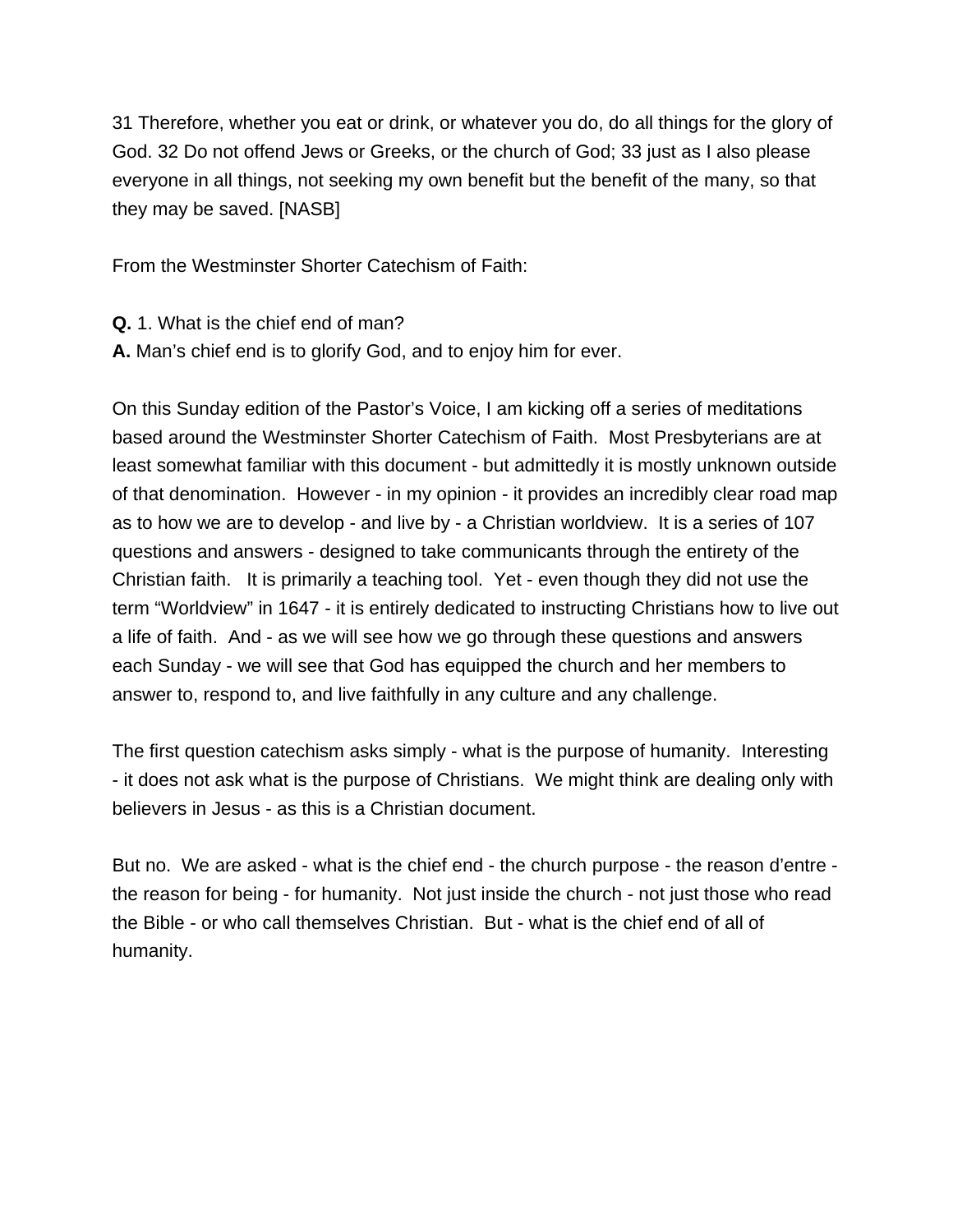The answer is both incredibly simple - the purpose of humanity is to glorify God in all things - and to live in enjoyment of him forever. There is no greater statement of Christian Worldview than this - to live in all things and to do all things and to think all things for the Glory of God - and to seek his Joy.

The Westminster Divines - the authors of this catechism - included their Bible references for all the questions. The principle one for this first question comes from I Corinthians 10:31 which clearly states: Therefore, whether you eat or drink, or whatever you do, do all things for the glory of God. Cannot be any clearer than that.

But the larger context of this passage is fascinating. Paul starts off this passage by talking about the freedom of the Christian within the Law of the Jews. All things are permissible - but yet - not all things are either beneficial nor edifying. We have freedom in Christ - but only so long as they build others - and ourselves - up. We do have to be careful that we take this concept of freedom in context. Paul is not saying that ALL things are permissible. We are not to be a people of lawlessness. Paul in Romans 6 clearly states that we can either be chained to sin or chained to Christ. Paul's view of freedom is not one of licentiousness - which freedom is often seen to be. As Christians - our freedom is constrained and guided by Christ.

But in this passage from Corinthians - Paul is talking about the routine matters of the day - in this case - going to dinner with friends who may or may not be Christians. Under the law of the Jews - one would have to be very careful in asking the origin of the food. It cannot be pork, it cannot be certain seafood, it cannot be sacrificed to idols and so on. For the Jews - these holiness codes were essential in establishing their separateness as the People of God.

But for the Christian, these particular laws hold no sway. All things are Gods - and as Peter's vision in Acts clears up - we are free to eat whatever we like. Meat sacrificed to idols is just meat - since neither the idol nor the god it represents has any meaning whatsoever. So - says Paul - if you have a meal with a non-believer - have a meal and don't inquire where the meat comes from. It doesn't matter - it is just meat.

Unless…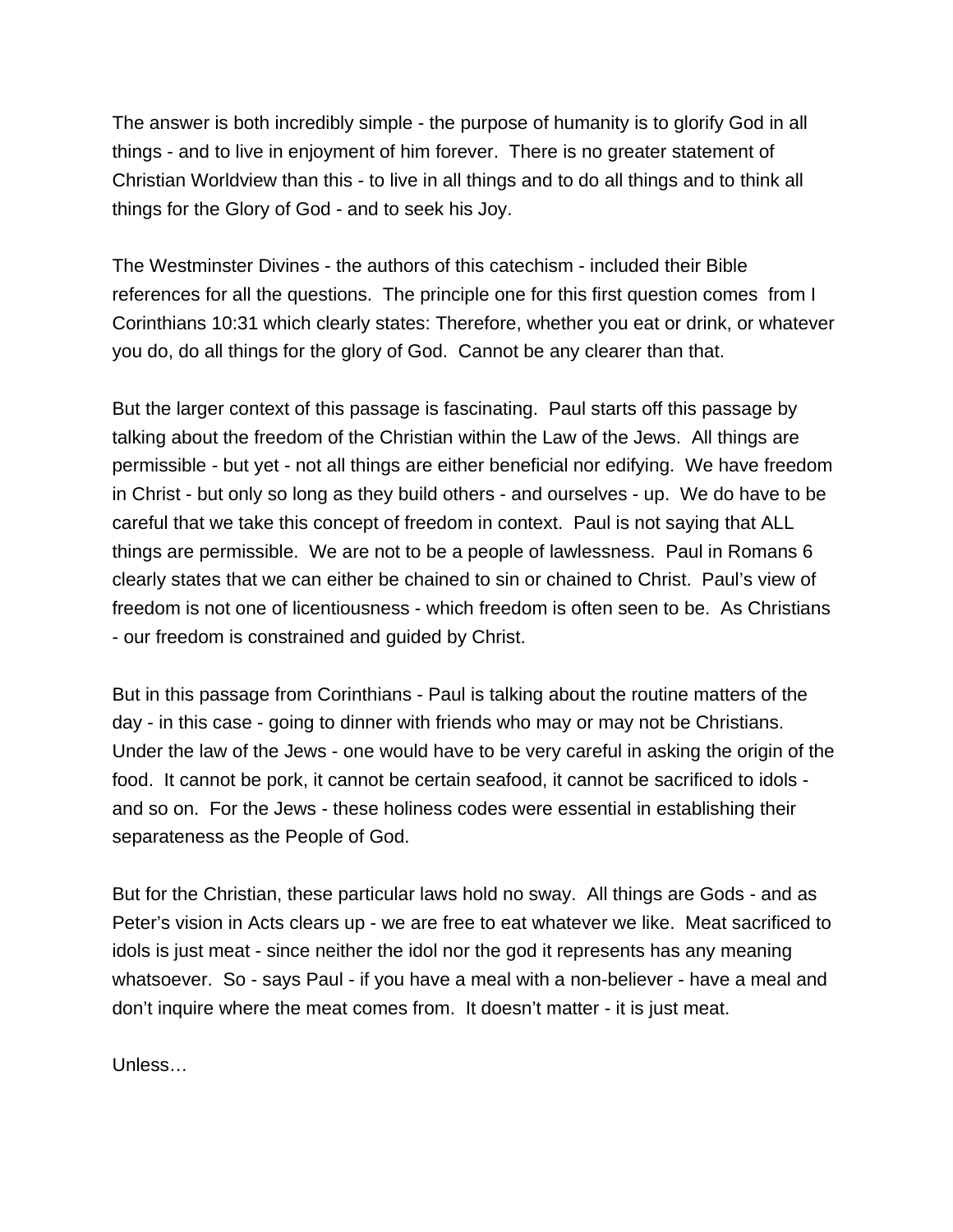Paul's only caveat is if that person - or another person - makes a point of telling you where the meat comes from. Paul then says - don't eat. But the reason is interesting. It has nothing to do with the meat. It has nothing to do with your own holiness. It has everything to do with the people around you - and how they view you - and ultimately your beliefs and practices - that drives why Paul says to abstain.

For the non-believer of the day - to eat the meat sacrificed to idols is to closely identify with those gods. Thank you - O Insert Name of False God Here - for providing this meal. Thank you for being the Insert Name of False God again here - who you are and what you do. I eat this meal in your name.

For Paul - that was the problem. On one hand, it is just meat. On the other hand - in the eyes of the unbelievers - you are literally ingesting everything that particular god stands for. That becomes a stumbling block - a non-uplifting moment - for a Christian in relation to a non-believer. For the Christian to knowingly accept meat given to an idol is - in the eyes and conscience of the non-Christian - is to accept the idol and everything it stands for. That trips up the non-believer - and sullies the reputation of the real God that we worship.

Paul uses this daily challenge in the life of a Christian - interacting with non-believers as the basis of an incredible worldview which is at the heart of the first question of the Westminster Confession - in all things - the routine of eating and drinking to the more important - in all things - do them for the glory of God. Paul rounds out that thought by saying that part of this is to try - in all things - to give no offense to others, to try to be as beneficial and uplifting to others as possible and where faith allows. To purposely offend or divide brings no glory to God.

Paul's statement is incredibly encompassing - and - a little daunting. All things - eating, drinking, talking, interacting with others, podcasting, writing - you name it - if it is in the realm of human capability - we are to do it for the Glory of God. It is our chief purpose it is what we are made for.

What about non-Christians? They too are to bring glory to God. They are made for it. Genesis points out that we are made in the image of God - we reflect and mirror His being and nature in all that we do. Throughout the ministry of Jesus - we see that within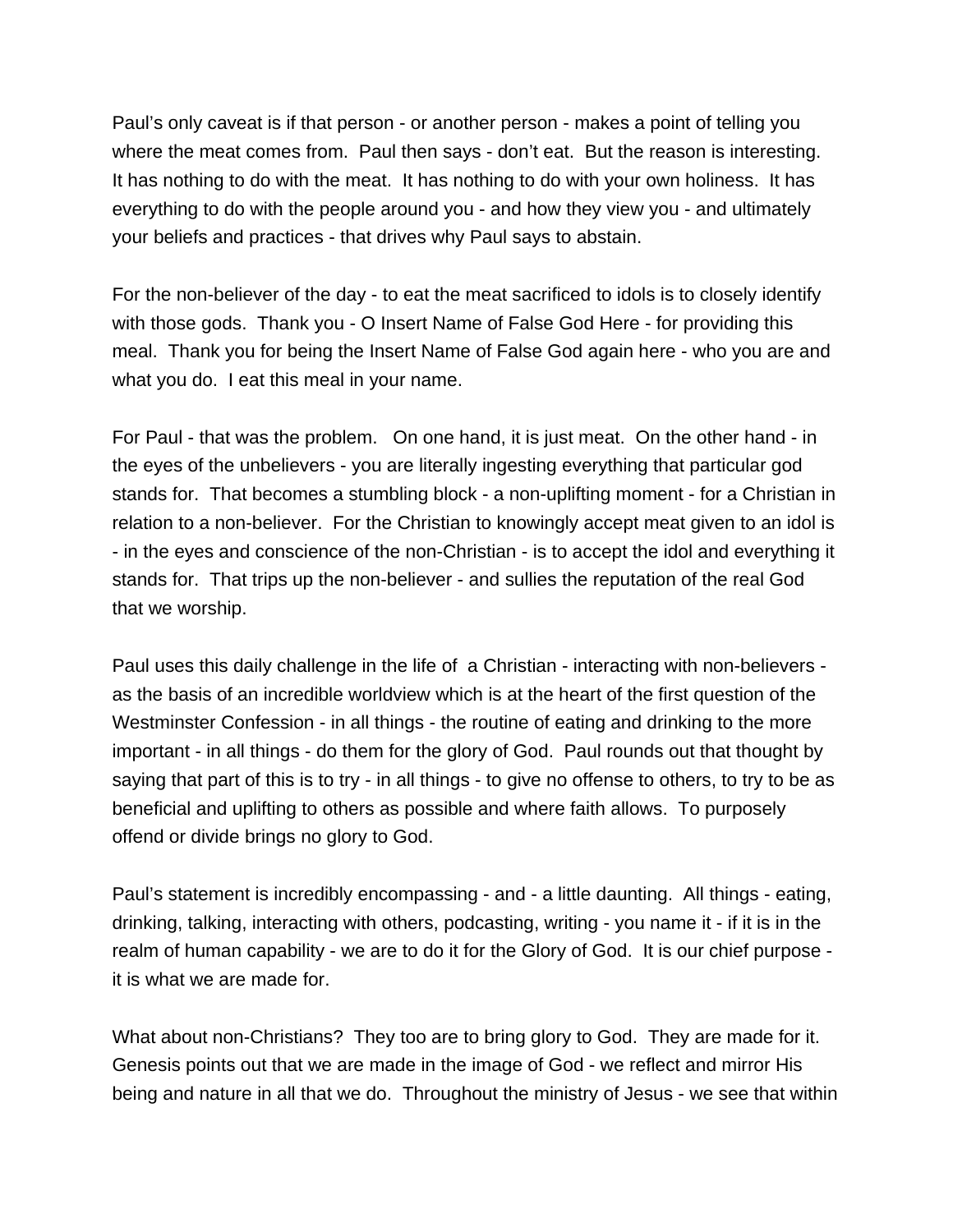the Trinity of God there is constant worship and praise and glory given and received. We are - in fact - hard wired to worship and glorify. When we glorify God - we are living out our purpose. When we do not glorify God - we will glorify something else to our detriment - because we are hardwired to do so. But God's plan and design - his chief end for humanity - is for us worship and glorify Him in all things.

The catechism goes even further. Not only are we to glorify God - but we are to enjoy Him forever. I think a better reading of that is to Be In Joy with God - for an eternity. This is not about going to a movie and walking out if we do not enjoy - are not entertained - by what we see on the screen. It is not about making sure we are happy all the time and walking away from God when things get tough. To enjoy God - to be In Joy with God - is to realize that one of the gifts of the Spirit is Joy. That joy is the knowledge of God's love, of his saving grace, of his peace. Joy is not a feeling feelings change. Joy is a state of being. Jesus never promised happiness, or wealth, or comfort. In fact He promised that the opposite might be true. Millions of Christians throughout history have lived under constant oppression and terror. Many had their lives ended in the most terrifying and horrendous ways. But as James writes in his book, we are to count it all joy. Nothing - Paul writes - can separate us from the love of God - nothing! That is joy - and that is the wonderful purpose that God has for us. To glorify Him - and to enjoy Him - to be in joy - with Him forever.

So how are we to live that out?

Quite simply - we are to do nothing - nothing - that we do not take the time to consider whether it brings glory to God. Absolutely, positively nothing. Before we eat - do we pray and give thanks to God - giving him the glory for providing the means to eat. The same for our safe places to stay. If we have nothing - do we give Him the glory that he died a horrible death so that we would never have to face the wrath of God? Before we post that snide remark on Twitter, or embarrass another on Facebook, or post a compromising photo on Instagram - do we ask if God will be glorified by this? Do we ask if our actions will uplift another person? The Bible clearly states that nothing is outside the realm of our faith. There is no sacred and secular life of the Christian - only belief. Therefore - everything that we do must reflect that faith - and bring glory to the one who saved us.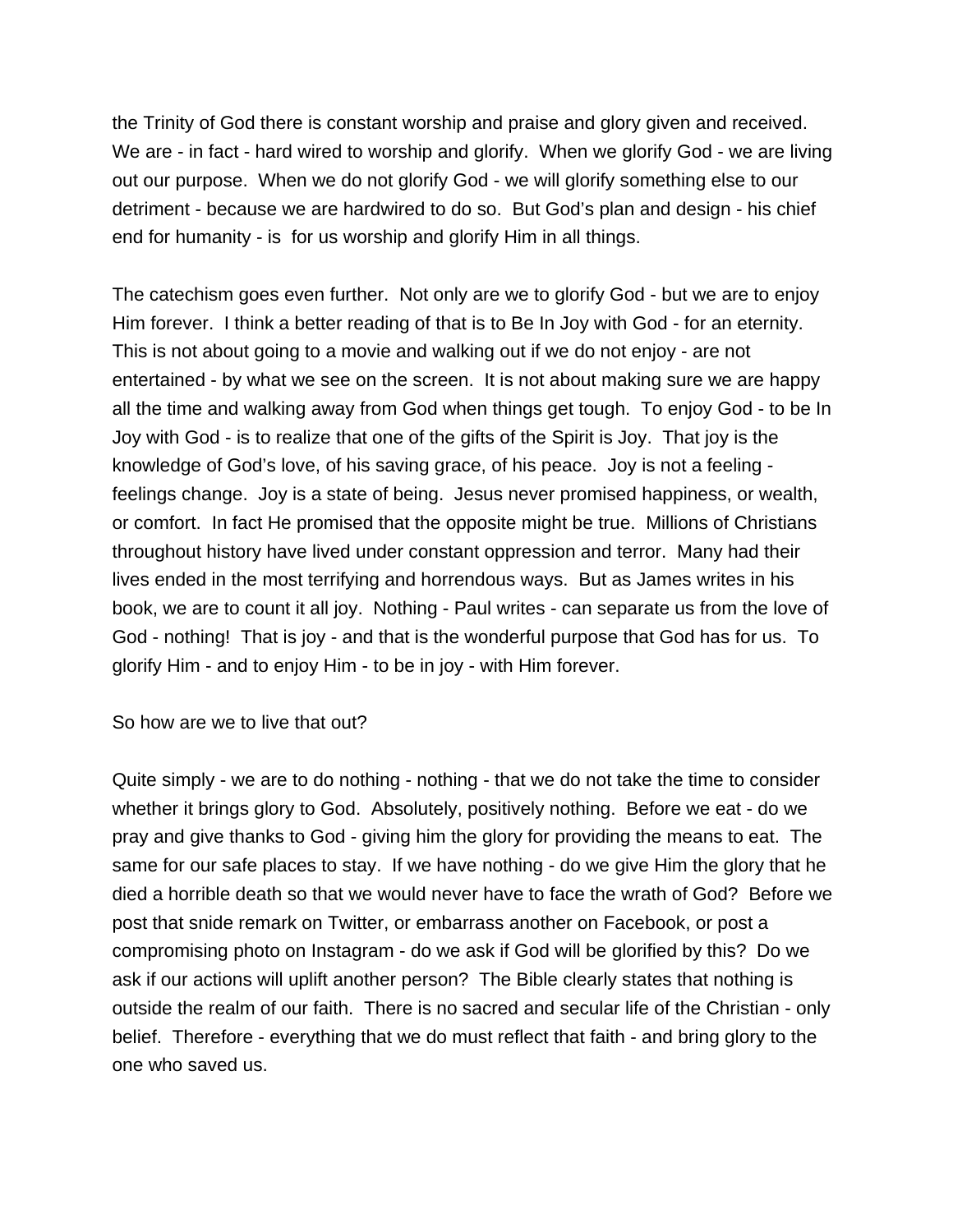This worldview statement even applies to the political realm. About one year ago, several thousand political protesters gathered in Washington DC to make their opinions heard about the results of an election that did not go their way. Now - there is nothing in Scripture that prohibits Christians from getting involved in politics. In fact, John Calvin said that the highest calling for a Christian is to go into politics - and advance the Kingdom of God through elected office.

So - the fact that Christians were at that rally is not really an issue. Christians in this country have just as much political right to protest an issue as non-Christians. We know many Christians who went.

But here are some important questions to ask about this or any other political rally that Christians might attend:

1. Did those Christians who attended spend time and energy in prayer before deciding whether going would bring Glory to God? Not prayer for the event, not for good travels, or for peace - those are all good things. But did they pray that their attendance would edify those around them - and bring Glory to the Almighty?

2. While at the rally - did their actions and words reflect that majesty, power, and peace of Jesus? Did their thoughts stray to the love of our Savior? Or did they perhaps leave that behind - join in with the mob - and be a witness to no one who saw them?

3. Once there - and word of the violence broke out - did Christians immediately realize that there is no way those kind of actions could ever bring Glory to God - and leave? The Christians we know who went did exactly that - they were at the rally until they heard about the violence. They immediately left - not to protect themselves - but because their dedication to being a witness to Christ impelled them. There are times when Christians must resort to violence to bring Glory to God. Those who fought against the evilness of the Nazis, who gave their lives over slavery, or who protected others from the harm of bullies and evil men - these are not what we are talking about. This was a political rally. Violence served no purpose other than to divide and create more hostility.

4. If any Christian was involved in actually storming the capitol - did they stop to think for one moment that breaking the laws that they did and frightening the people in their